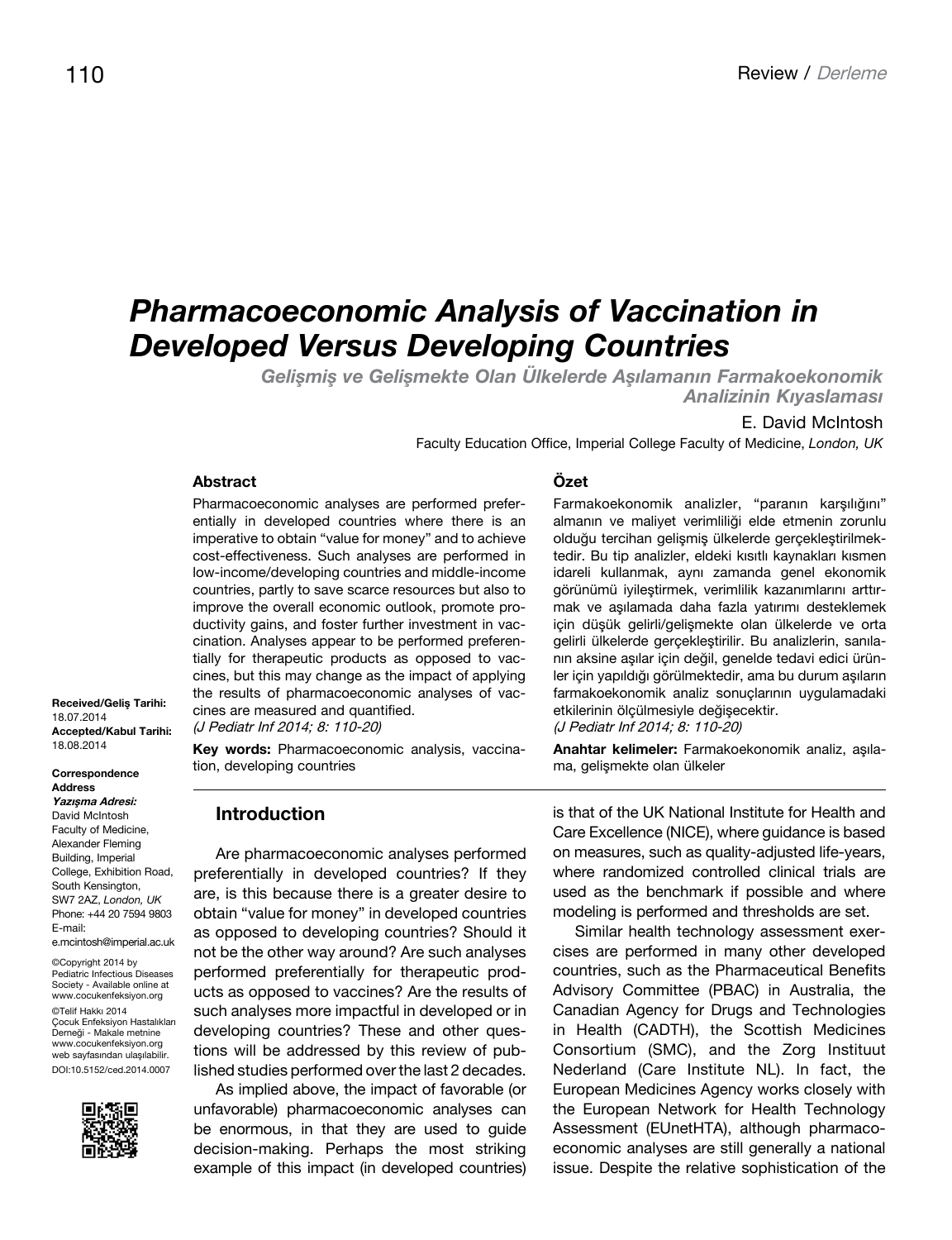drug reimbursement decision-making processes in countries of the Organisation for Economic Co-operation and Development (OECD), one health policy analysis reported that only 5 of 33 OECD countries (Ireland, Norway, Portugal, Slovak Republic, and Slovenia) had fully transparent systems, using both clinical and cost-effectiveness evidence, and have a formal appeal mechanism to a separate committee from that that made the first decision (1). Notably, it is the latter that is lacking in countries, such as England, Scotland, and the Netherlands.

Responding to the perceived need for health technology assessment exercises to be performed in developing countries, the Health Technology Assessment International Interest Sub-Group on Developing Countries (HTAi DC ISG) was launched in 2008. Furthermore, it is being recognized that health technology assessments will play an increasing role in the future development of the healthcare sector in countries, such as India (2), and international organizations, such as the Pan American Health Organization, have been instrumental in defining health technology assessment methodologies suitable for developing countries (3). We caution, however, that published state-of-the-art health economic research can be misleading. Correspondence regarding how health economic research is represented from South Africa (4) draws attention to the shortcomings of what is purported to be a systematic review of health economic research in South Africa (5).

The purpose of this review is to compare and contrast pharmacoeconomic analyses in developing and developed countries.

## **Material and Methods**

Medline searches were performed, covering the period from 1996 to June 2014, using the terms "pharmacoeconomics" or "pharmaceutical economics" and "vaccines" or "immunization" (search A), and for the period from 2013 to June 2014 using the terms "cost-benefit analysis" or "cost-effectiveness" and "vaccines" or "immunization" (search B). A third search was performed to help answer the question about pharmacoeconomic analyses in therapeutics as opposed to vaccines, for the period from 2013 to June 2014 simply using the term "pharmacoeconomics" (search C). No language or country restrictions were imposed. No unpublished studies were sought. Papers were considered relevant if there was an attempt to quantify cost-benefit, cost-utility, cost-effectiveness or cost-minimization and/or if there was an attempt to gather data for such purposes.

## **Results**

Search (A) yielded 40 citations, of which 27 were relevant (Table 1). Search (B) yielded 150 citations, of which 86 were relevant (Table 2). Only one citation (6) was common to both searches.

There were 20 studies (17% of a total of 112) devoted to developing (low-income) countries (see Tables 1 and 2 for references). Five deal directly with African countries: a malaria vaccine for sub-Saharan Africa, a rotavirus vaccine for Ethiopia (grouped with India), a rotavirus vaccine for Malawi, a pneumococcal conjugate vaccine for Kenya, and a measles vaccine for South Africa. Four deal with India: one study addressing all vaccines, one addressing rotavirus (the one grouped with Ethiopia), and two addressing Hib. While Brazil and Mexico are otherwise grouped with "middle-income countries," other Latin America countries are represented by 9 studies: pneumococcal conjugate vaccine (6), human papilloma virus (HPV), rotavirus vaccine [2 grouped with pneumococcal vaccine (PCV)], the expanded program on immunization (EPI) (1), Hib (1 grouped with PCV and rotavirus), and varicella. Three remaining studies cover HPV in all developing countries (7), vaccines for neglected diseases in Advance Market Commitment countries (8), and the measles/rubella vaccine as part of the Global Vaccine Action Plan (9).

Regarding middle-income countries, there were 14 studies (Tables 1, 2) <: PCV in Turkey, Mexico, and Thailand; 2 studies on Hib; 3 studies on HPV (including 1 in Malaysia); 1 study on meningococcal conjugate vaccine in Brazil; 1 on rotavirus vaccine in Indonesia; 2 studies on dengue vaccine in Brazil; and 1 study each on hepatitis A virus vaccine and influenza vaccine.

There were 13 studies that took a "global" perspective (Tables 1, 2): not surprisingly, influenza vaccination was represented by 4 studies; varicella and HPV were represented by 2 each; rotavirus vaccine, poliomyelitis vaccine, and rubella vaccine were represented by 1 each; and 2 studies addressed "all" vaccines (10, 11).

The remaining 75 studies were thus directed towards analyses performed in developed countries (Tables 1, 2). These consisted of: 10 each for pneumococcal conjugate vaccine and human papillomavirus vaccine; 9 each for rotavirus vaccine and influenza vaccine; 7 for pertussis or Tdap; 5 for varicella vaccine; 4 each for meningococcal vaccine and HBV vaccine; 3 each for MMR and "all" vaccines; and 1 each for respiratory syncytial virus (RSV) vaccine, "varicella/pneumococcal/pertussis/HAV in the elderly," and for vaccine barcodes" (the total adds up to more than 75, because several studies covered more than 1 vaccine).

Search (C) produced 125 studies (in any country) of relevance: 3 relating to vaccines, 83 relating to specific therapeutic areas, and 39 relating to "generic" aspects of pharmacoeconomic analyses (Table 3).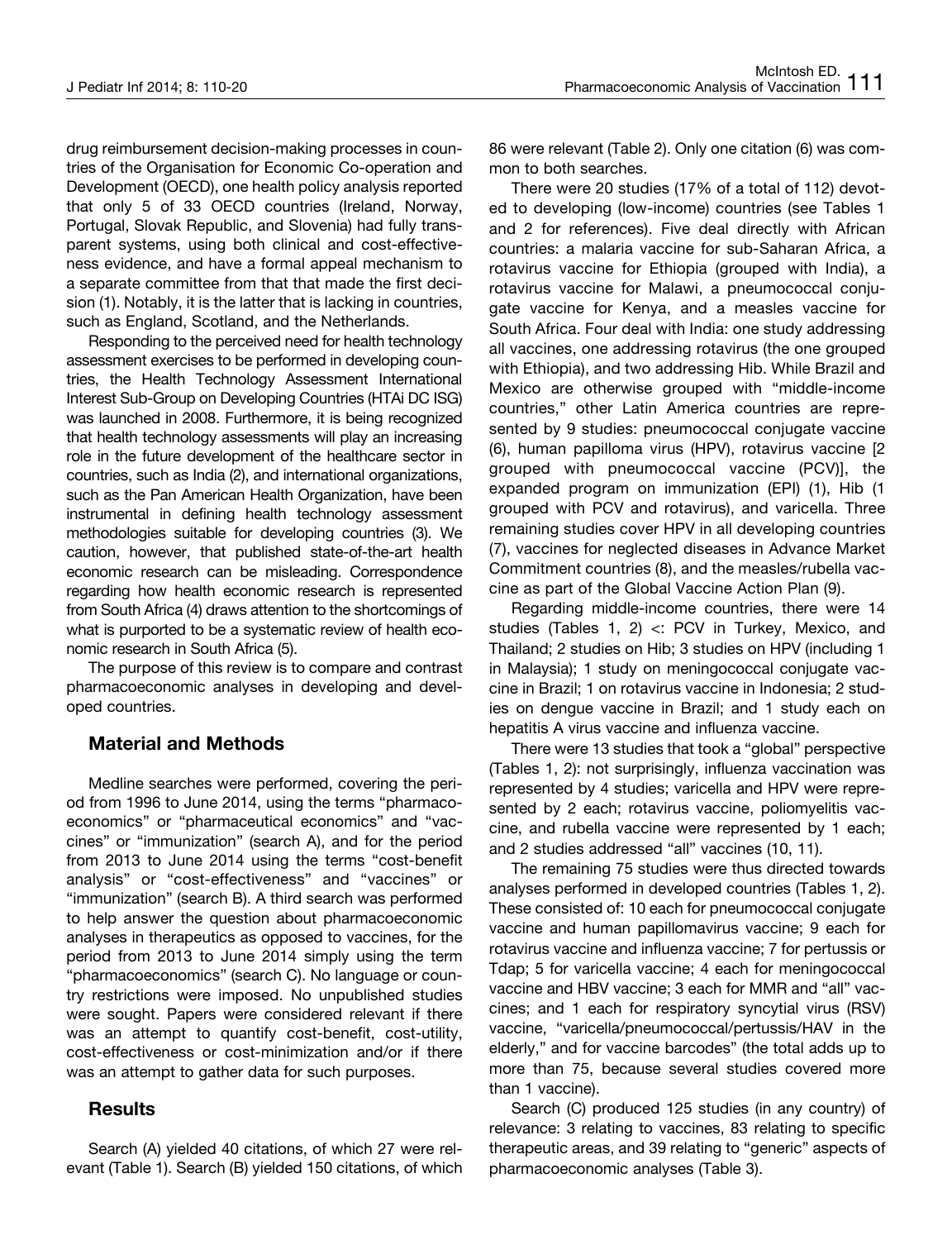| <b>Vaccine</b>                | Journal                                                            | Year | Country                              | <b>Author</b>                     |
|-------------------------------|--------------------------------------------------------------------|------|--------------------------------------|-----------------------------------|
| Pneumococcal conjugate        | Value in Health                                                    | 2012 | Turkey                               | Turel $O(6)^*$                    |
| Rotavirus                     | Drugs in R&D                                                       | 2012 | "Developed" countries                | Plosker GL (35)#                  |
| <b>HPV</b>                    | Value in Health                                                    | 2012 | Taiwan                               | Demarteau N (36)#                 |
| <b>HPV</b>                    | Value in Health                                                    | 2012 | "Developing" countries               | Termrungruanglert W (7)\$         |
| Pneumococcal conjugate        | Value in Health                                                    | 2012 | Taiwan                               | Wu DB (37) <sup>#</sup>           |
| Malaria                       | Value in Health                                                    | 2011 | Sub-Saharan Africa                   | Maire N $(28)^{\$}$               |
| Men C conjugate               | Value in Health                                                    | 2011 | <b>Brazil</b>                        | de Soarez PC (38)*                |
| Seasonal flu                  | Value in Health                                                    | 2011 | <b>USA</b>                           | Clements $KM$ (39) <sup>#</sup>   |
| Pneumococcal conjugate        | Vaccine                                                            | 2011 | Latin America                        | Giglio N $(40)^{\$}$              |
| Pneumococcal conjugate        | Value in Health                                                    | 2011 | Mexico                               | Mucino-Ortega (41)*               |
| Seasonal flu                  | Value in Health                                                    | 2011 | <b>USA</b>                           | Prosser LA (42) <sup>#</sup>      |
| <b>HPV</b>                    | J Clinical Pharmacy and<br>Therapeutics                            | 2011 | Global                               | Pomfret TC (43)&                  |
| <b>HPV</b>                    | Asian Pacific J of Cancer<br>Prevention                            | 2010 | Malaysia                             | Ezat WP $(24)^*$                  |
| <b>HPV</b>                    | J Managed Care Pharmacy                                            | 2010 | <b>USA</b>                           | Armstrong EP (44)#                |
| Hib                           | Expert Rev of<br>Pharmacoeconomics and<br><b>Outcomes Research</b> | 2009 | Low and middle<br>income countries   | Griffiths UK (45)*                |
| Target vaccines               | J Managed Care Pharmacy                                            | 2007 | Global                               | Armstrong EP (10)&                |
| Neglected diseases            | <b>Health Economics</b>                                            | 2007 | <b>Advance Market</b><br>Commitments | Berndt ER (8)\$                   |
| Influenza                     | Vaccine                                                            | 2006 | 25 EU countries                      | Ryan J (46) <sup>#</sup>          |
| Meningococcal B<br>and pneumo | Pharmacoeconomics                                                  | 2006 | Netherlands                          | Bos JM (47)#                      |
| Rotavirus                     | <b>PIDJ</b>                                                        | 2006 | Europe                               | Rheingans RD (48)#                |
| Varicella                     | Pharmacoeconomics                                                  | 2004 | Germany                              | Hammerschmidt T (49) <sup>#</sup> |
| Pneumococcal conjugate        | <b>Expert Review of Vaccines</b>                                   | 2003 | Netherlands                          | Postma MJ (50)#                   |
| Varicella                     | Pharmacoeconomics                                                  | 2003 | Global                               | Thiry N $(51)^{8}$                |
| Influenza                     | Drugs                                                              | 2002 | Global                               | Postma MJ (52)&                   |
| Acellular pertussis           | Pharmacoeconomics                                                  | 2001 | Canada                               | Iskedjian M (53)#                 |
| Influenza                     | Drugs and Aging                                                    | 2000 | Global                               | Postma MJ (54)&                   |
| Rotavirus                     | Annals of Pharmacotherapy                                          | 1999 | Global                               | Wandstrat TL (55)&                |
| *: Middle income countries    |                                                                    |      |                                      |                                   |

**Table 1.** Search result (A) "pharmacoeconomics" or "pharmaceutical economics" and "vaccines" or "immunization" (1996 to June 2014): citations of relevance

#: Developed countries

\$: Developing countries

&: Global

HPV: the human papilloma virus

#### **Discussion**

The main observation is that a wide variety and breadth of vaccines have been studied in all age groups and in many countries. There are relatively few analyses (17%) directly related to developing countries. The possible reasons may be the lack of reliable input data (12) or the lack of resources to provide the vaccine, even if it was shown to be cost-effective (13). Even so, when pharmacoeconomic studies are performed, as for example in a study of medications at two tertiary care hospitals in Pakistan, one of the stated reasons for performing the study was "to save economic resources" (14). However, in a study on the prevention of cervical cancer in the Brazilian Amazon region, which, for the purposes of this paper, was classified as "developing," the authors con-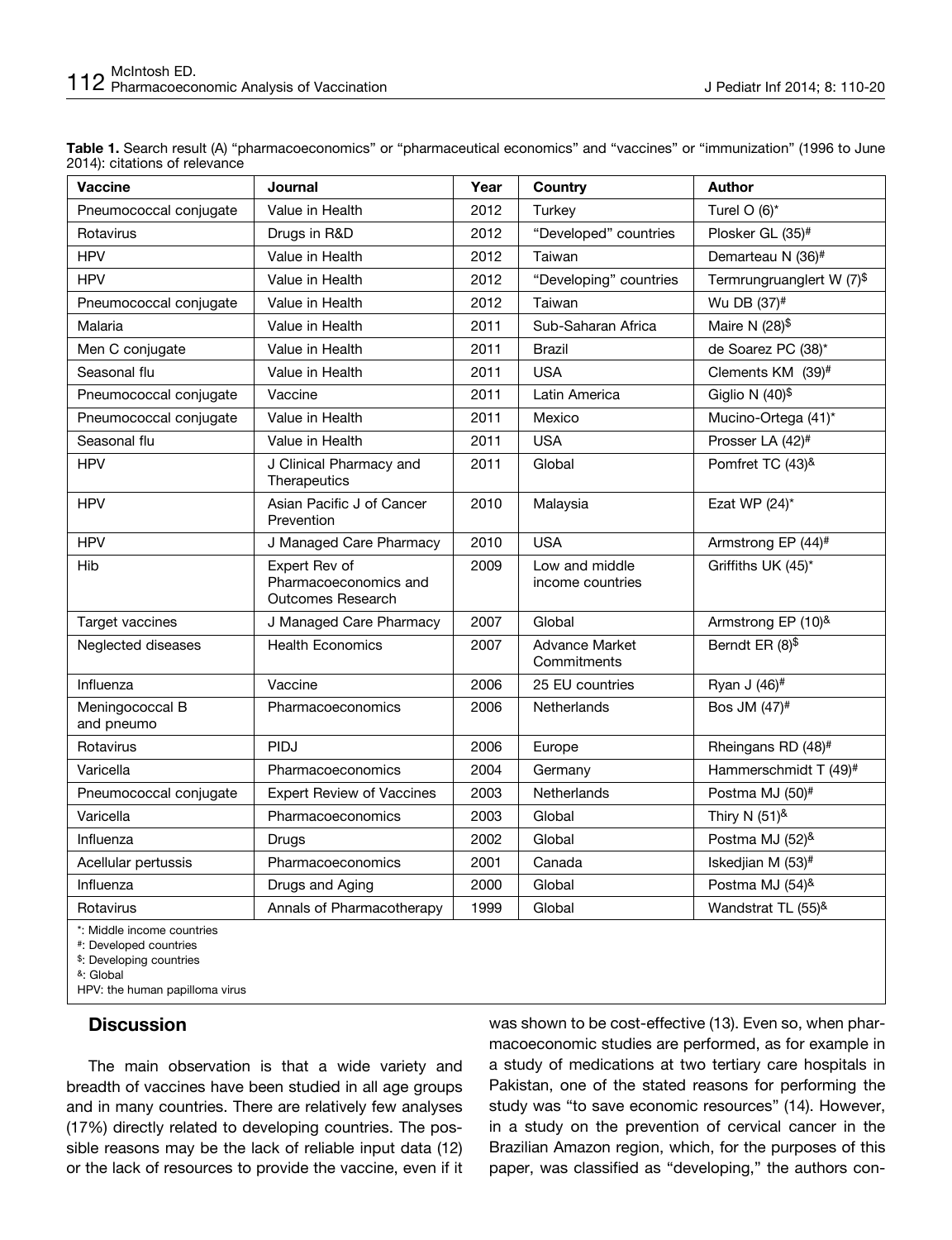| <b>Vaccine</b>         | Journal                                                             | Year | Country                            | <b>Author</b>                 |
|------------------------|---------------------------------------------------------------------|------|------------------------------------|-------------------------------|
| <b>HPV</b>             | Vaccine                                                             | 2013 | Israel                             | Ginsberg GM (56) <sup>#</sup> |
| <b>HAV</b>             | <b>Expert Review of Vaccines</b>                                    | 2013 | Middle-income countries            | Suwantika AA (22)*            |
| Pertussis              | Vaccine                                                             | 2013 | Netherlands                        | Lugner AK (57)#               |
| Rotavirus              | Vaccine                                                             | 2013 | Taiwan                             | Chang WC (58)#                |
| Influenza              | Vaccine                                                             | 2013 | Global                             | Peasah SK (59)&               |
| Influenza              | Human Vaccines and<br>Immunotherapeutics                            | 2013 | Low and middle<br>income countries | Ott JJ (23)*                  |
| Tdap                   | PLoS ONE                                                            | 2013 | <b>USA</b>                         | McGarry LJ (60)#              |
| Measles and rubella    | Bundesgesundheaitsblatt,<br>Gesundheitsforschung, Gesundheitsschutz | 2013 | Germany                            | Wichmann O (33) <sup>#</sup>  |
| Measles and rubella    | Vaccine                                                             | 2013 | Global Vaccine Action Plan         | Thompson KM (9)\$             |
| <b>HPV</b>             | Revista Da Associacao Medica Brasileira                             | 2013 | <b>Brazilian Amazon</b>            | Fonseca AJ (15)\$             |
| Meningococcal B        | Human Vaccines and Immunotherapeutics                               | 2013 | Netherlands                        | Pouwels KB (61) <sup>#</sup>  |
| <b>HBV</b>             | Human Vaccines and Immunotherapeutics                               | 2013 | Italy                              | Boccalini S (26)#             |
| All                    | Human Vaccines and Immunotherapeutics                               | 2013 | Global                             | Postma MJ (11)&               |
| Rotavirus              | Journal of Medical Economics                                        | 2013 | Japan                              | Itzler R $(62)^#$             |
| <b>HPV</b>             | Human Vaccines and Immunotherapeutics                               | 2013 | France                             | Bresse $X$ (63) <sup>#</sup>  |
| Seasonal influenza     | Human Vaccines and Immunotherapeutics                               | 2013 | <b>UK</b>                          | Jit M (64)#                   |
| Varicella              | Human Vaccines and Immunotherapeutics                               | 2013 | Belgium                            | Bilcke J (65)#                |
| <b>HPV</b>             | Vaccine                                                             | 2013 | Canada                             | Brisson M (66)#               |
| <b>HPV</b>             | Vaccine                                                             | 2013 | Low and middle income<br>countries | Fesenfeld M (13)*             |
| <b>HPV</b>             | Vaccine                                                             | 2013 | Netherlands                        | Luttjeboer J (67)#            |
| Pneumococcal conjugate | Vaccine                                                             | 2013 | <b>USA</b>                         | Smith KJ (68) <sup>#</sup>    |
| Dengue                 | Vaccine                                                             | 2013 | Brazil                             | Durham DP (29)*               |
| <b>HPV</b>             | Vaccine                                                             | 2013 | Belgium                            | Demarteau N (69)#             |
| <b>HBV</b>             | Vaccine                                                             | 2013 | <b>USA</b>                         | Kuan RK (70) <sup>#</sup>     |
| All available          | Vaccine                                                             | 2013 | Spain                              | Cortes $1(71)^#$              |
| <b>HPV</b>             | International J of Cancer                                           | 2014 | Canada                             | Drolet M (72) <sup>#</sup>    |
| Rotavirus              | Vaccine                                                             | 2013 | India and Ethiopia                 | Verguet S (18)\$              |
| <b>HBV</b>             | Pediatrics                                                          | 2014 | <b>USA</b>                         | Barbosa C (27) <sup>#</sup>   |
| <b>RSV</b>             | Vaccine                                                             | 2013 | <b>USA</b>                         | Regnier SA (31)#              |
| Dengue                 | Seminars in Immunology                                              | 2013 | Brazil                             | Barnighausen T (30)*          |
| Avian influenza        | <b>Biosystems</b>                                                   | 2013 | <b>USA</b>                         | Agusto FB (73) <sup>#</sup>   |
| All                    | Indian J Medical Ethics                                             | 2013 | India                              | Jayakrishnan T (12)\$         |
| Rotavirus              | Tropical Medicine and International Health                          | 2014 | Malawi                             | Madsen LB $(19)^{\$}$         |
| Pertussis              | Vaccine                                                             | 2013 | Japan                              | Itatani T (74) <sup>#</sup>   |
| <b>HPV</b>             | <b>BMC Infectious Diseases</b>                                      | 2013 | Estonia                            | Uuskula A (75)#               |
| Pneumococcal conjugate | Vaccine                                                             | 2013 | Thailand                           | Kulpeng W (76)*               |
| <b>MMR</b>             | Occupational Medicine                                               | 2013 | UK (healthcare workers)            | Giri P (77)#                  |
| Pneumococcal conjugate | Vaccine                                                             | 2013 | Japan                              | Hoshi SL (78) <sup>#</sup>    |
| Pneumococcal conjugate | <b>BMC Public Health</b>                                            | 2013 | Peru                               | Gomez JA (79)\$               |
| Measles                | Vaccine                                                             | 2013 | Rep. of Korea                      | Bae GR (32) <sup>#</sup>      |

**Table 2.** Search result (B) "cost-benefit analysis" or "cost-effectiveness" and "vaccines" or "immunization" (2013 to June 2014): citations of relevance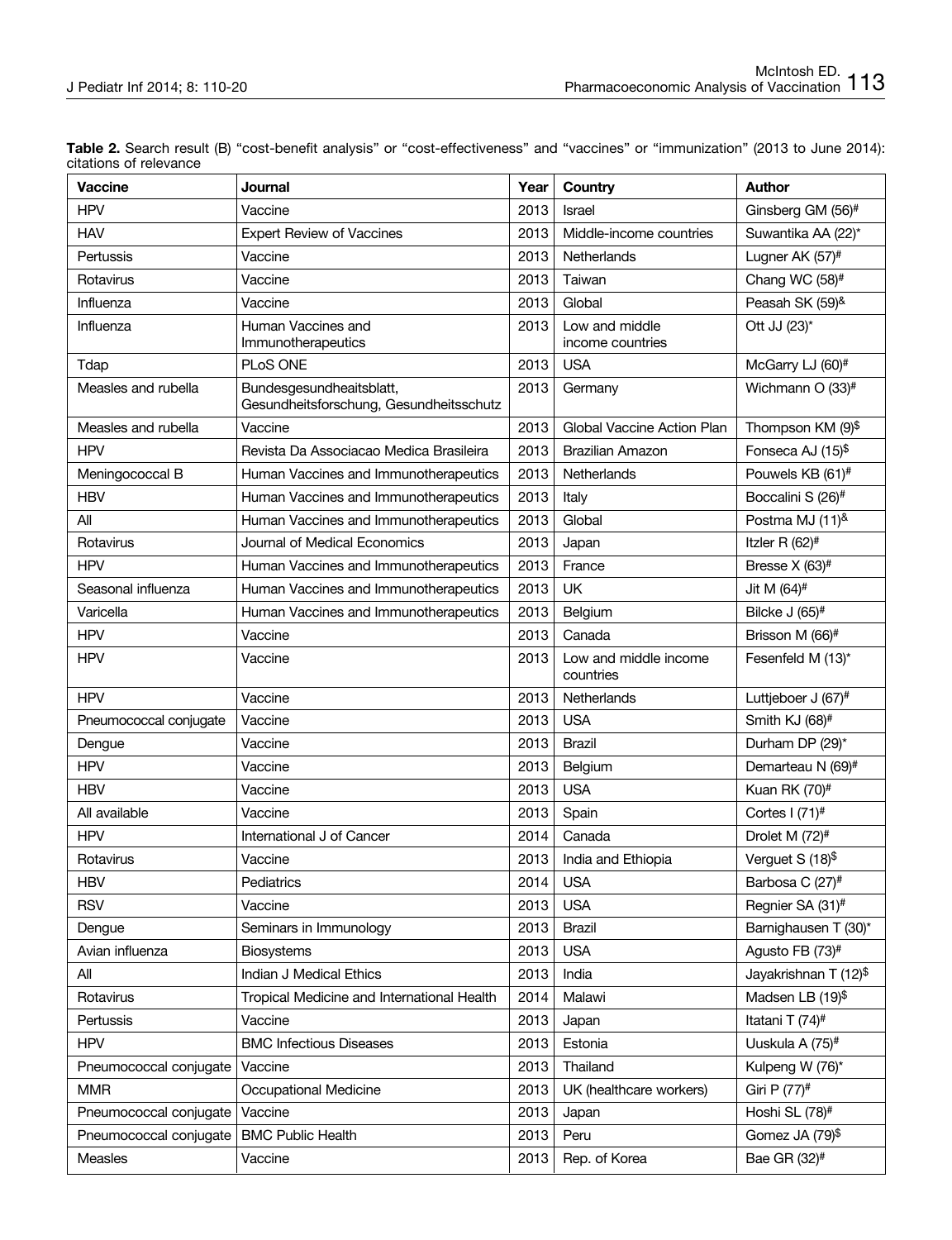**Table 2.** Search result (B) "cost-benefit analysis" or "cost-effectiveness" and "vaccines" or "immunization" (2013 to June 2014): citations of relevance (continued)

| <b>Vaccine</b>                       | <b>Journal</b>                                               | Year | Country                              | <b>Author</b>                              |
|--------------------------------------|--------------------------------------------------------------|------|--------------------------------------|--------------------------------------------|
| MenB                                 | Vaccine                                                      | 2013 | <b>UK</b>                            | Christensen H (80)#                        |
| Varicella, pneumo,<br>pertussis, HAV | <b>BMC Geriatrics</b>                                        | 2013 | Netherlands                          | Eilers R $(81)$ <sup>#</sup>               |
| Rotavirus, pneumococcal              | Vaccine                                                      | 2013 | Colombia/global                      | de la Hoz-Restrepo<br>$F(82)^{\$}$         |
| EPI                                  | Vaccine                                                      | 2013 | Colombia                             | Castaneda-Orjuela<br>$C(20)^{\$}$          |
| Pneumococcal conjugate               | Vaccine                                                      | 2013 | Latin America and<br>Caribbean       | Bahia L (83)\$                             |
| Hib, pneumo, rotavirus               | Vaccine                                                      | 2013 | Latin America, global                | Clark A $(84)$ <sup>\$</sup>               |
| Rotavirus, pneumococcal              | Vaccine                                                      | 2013 | Latin America                        | de Oliveira LH (85)\$                      |
| Influenza                            | Vaccine                                                      | 2013 | <b>USA</b>                           | Yoo BK (86)#                               |
| Rotavirus                            | Vaccine                                                      | 2013 | Indonesia                            | Suwantika AA (87)*                         |
| Vaccine barcode                      | Vaccine                                                      | 2013 | <b>USA</b>                           | O'Connor AC (88) <sup>#</sup>              |
| Pneumococcal conjugate               | PLoS ONE                                                     | 2013 | Kenya                                | Ayieko P (16)\$                            |
| Poliomyelitis                        | Philosophical Transactions of the Royal<br>Society of London | 2013 | Global                               | Barrett S (89)&                            |
| Varicella                            | Expert Review of Pharmacoeconomics<br>and Outcomes Research  | 2013 | France                               | Bresse X (90) <sup>#</sup>                 |
| Tdap                                 | Vaccine                                                      | 2013 | <b>USA</b>                           | Ding Y (91)#                               |
| Meningococcal                        | <b>PLoS ONE</b>                                              | 2013 | Netherlands                          | Hepkema H (92) <sup>#</sup>                |
| Pneumococcal conjugate               | Journal of the Formosan Medical<br>Association               | 2013 | Taiwan                               | Wu DB (93)#                                |
| Pneumococcal and<br>influenza        | American Journal of Managed Care                             | 2013 | <b>USA</b>                           | Lin CJ (94) <sup>#</sup>                   |
| Hib                                  | Health Policy & Planning                                     | 2013 | India                                | Gupta M $(17)^{\$}$                        |
| Pneumococcal                         | Value in Health                                              | 2013 | Turkey                               | Turel $O(6)^*$                             |
| Pneumococcal conjugate               | Pediatrics                                                   | 2013 | <b>USA</b>                           | Stoecker C (95)#                           |
| Hib                                  | Journal of Pediatrics                                        | 2013 | India                                | Clark AD $(96)^{\$}$                       |
| Hib                                  | Journal of Pediatrics                                        | 2013 | Low- and middle-income               | Griffiths UK (97)*                         |
| Tdap                                 | Pediatrics                                                   | 2013 | <b>USA</b>                           | Terranella A (98)#                         |
| Rotavirus                            | <b>BMC Medicine</b>                                          | 2013 | Netherlands                          | Bruijning-Verhagen<br>$P(99)$ <sup>#</sup> |
| All and HPV                          | <b>Expert Review of Vaccines</b>                             | 2013 | Europe, Netherlands                  | Postma MJ (100)#                           |
| Rubella                              | <b>BMC Public Health</b>                                     | 2013 | Global                               | Babigumira JB<br>$(101)^{8}$               |
| Influenza                            | <b>BMC Infectious Diseases</b>                               | 2013 | Global                               | Kelso JK $(25)^{8}$                        |
| Pneumococcal conjugate               | American Journal of Preventive Medicine                      | 2013 | <b>USA</b>                           | Smith KJ (102) <sup>#</sup>                |
| All                                  | Vaccine                                                      | 2013 | Spain                                | Garcia-Altes A (103)#                      |
| Varicella                            | Vaccine                                                      | 2013 | <b>USA</b>                           | Goldman GS (104)#                          |
| <b>Measles</b>                       | Global Health Action                                         | 2013 | South Africa                         | Verguet S (34)\$                           |
| Rotavirus                            | Asia Pacific Journal of Public Health                        | 2013 | Korea                                | Kang HY (105)#                             |
| <b>HPV</b>                           | <b>BMC Medicine</b>                                          | 2013 | Low- and middle-<br>income countries | Jit M (106)*                               |
| Rotavirus                            | Annali di Igiene                                             | 2013 | Italy                                | Vitale F $(107)^#$                         |
| <b>HPV</b>                           | <b>BMC Infectious Diseases</b>                               | 2013 | Netherlands                          | Westra TA (108)#                           |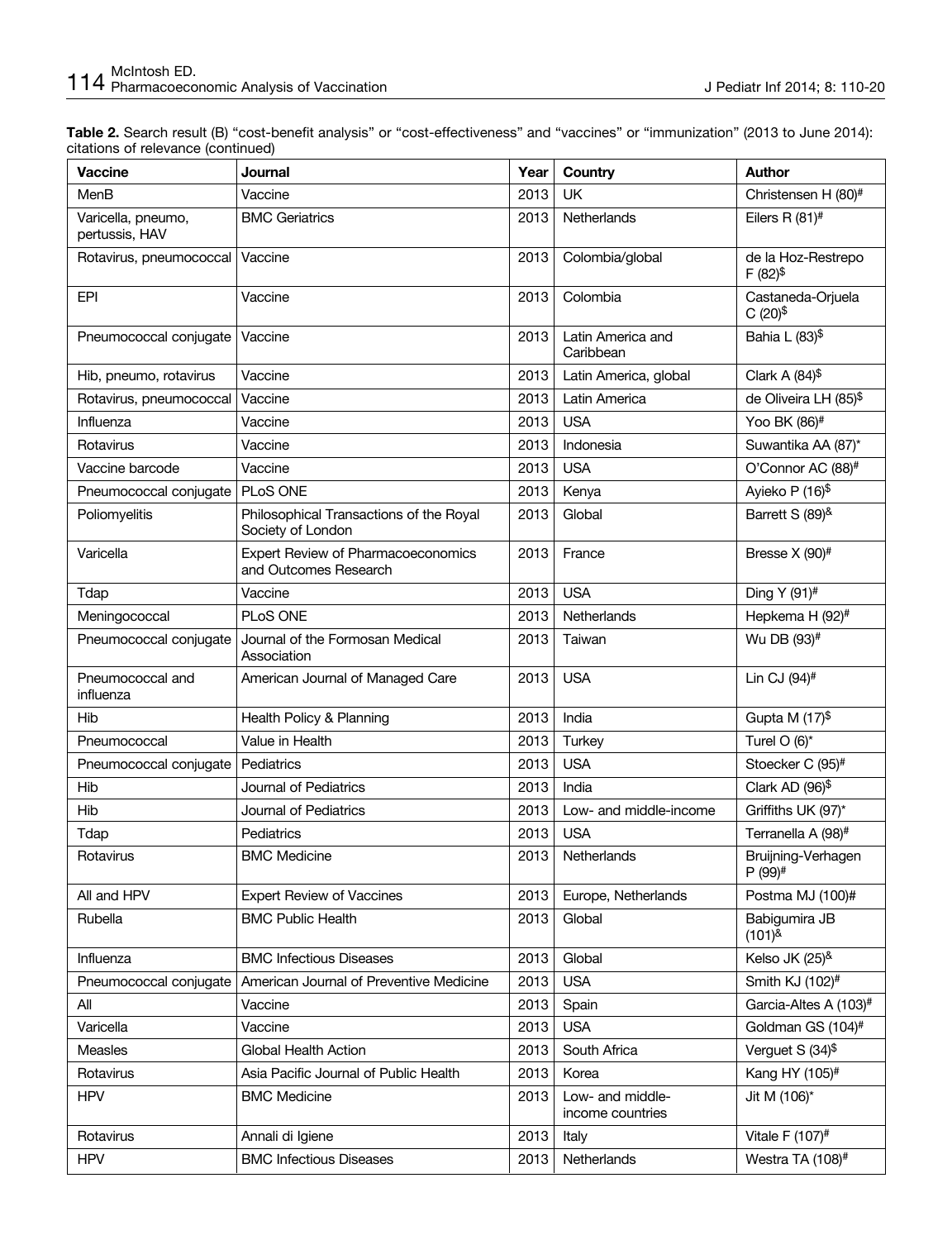| Table 2. Search result (B) "cost-benefit analysis" or "cost-effectiveness" and "vaccines" or "immunization" (2013 to June 2014): |  |  |
|----------------------------------------------------------------------------------------------------------------------------------|--|--|
| citations of relevance (continued)                                                                                               |  |  |

| <b>Vaccine</b>             | Journal                            | Year | Country            | <b>Author</b>                       |
|----------------------------|------------------------------------|------|--------------------|-------------------------------------|
|                            |                                    |      |                    |                                     |
| Pneumococcal conjugate     | <b>Clinical Therapeutics</b>       | 2013 | Denmark and Sweden | Klok RM (109)#                      |
| Influenza                  | <b>BMC Infectious Diseases</b>     | 2013 | Belgium            | van Vlaenderen<br>$1(110)$ #        |
| Varicella                  | Vaccine                            | 2013 | <b>Netherlands</b> | de Boer PT $(111)^{\#}$             |
| Rotavirus                  | <b>BMC Infectious Diseases</b>     | 2013 | Netherlands        | Tu HA (112)#                        |
| Pertussis                  | Vaccine                            | 2013 | Italy              | Meregaglia M (113)#                 |
| Varicella                  | Pharmacoeconomics                  | 2013 | Global             | Szucx TD $(114)^{8}$                |
| <b>HPV</b>                 | Clinical Obstetrics and Gynecology | 2013 | Global             | Esselen KM (115)&                   |
| Rotavirus                  | <b>PLoS ONE</b>                    | 2013 | Belgium            | Standaert B (116)#                  |
| Influenza                  | Vaccine                            | 2013 | <b>UK</b>          | Pitman RJ (117)#                    |
| Varicella                  | Vaccine                            | 2013 | Colombia           | Paternina-Caicedo<br>A $(118)^{\$}$ |
| <b>HBV</b>                 | Diabetes Care                      | 2013 | <b>USA</b>         | Hoerger TJ $(119)^{\#}$             |
| *: Middle income countries |                                    |      |                    |                                     |

#: Developed countries

\$: Developing countries

HPV: the human papilloma virus; HAV: hepatitis A vaccination; EPI: the expanded programme on immunization; HBV: hepatitis B vaccination; MMR: measles, mumps, and rubella

clude that HPV vaccination "has a favorable profile in terms of cost-utility, and its inclusion in the immunization schedule would result in a substantial reduction in incidence and mortality" (15). This is similar to the conclusion drawn in a study of the introduction of pneumococcal conjugate vaccine in Kenya, which would be "highly cost-effective from a societal perspective" (16), and of Hib conjugate vaccine in India, which would also be cost-effective (17).

One novel solution is proposed in the *application* of cost-effectiveness analyses in developing countries, using the example of rotavirus vaccination in India and Ethiopia (18). The authors propose that incorporating financial risk protection and distributional consequences across the whole wealth strata of the country into the economic evaluation of vaccine policy enables "selection of vaccine packages based on the quantitative inclusion of information on equity and on how much financial risk protection is being bought per dollar expenditure on vaccine policy, in addition to how much health is being bought." Another rotavirus example, this time from Malawi, noted that the cost of implementation would be high when compared with the government health budget per capita and that new financing opportunities were necessary (19). A study on the cost of the Colombian Expanded Program on Immunization proposes using standardized tools to improve cost data for program planning (20).

A number of studies have been performed in the following middle-income countries: Turkey, Mexico, Thailand, Malaysia, Brazil, and Indonesia. By contrast with the stated reasons for performing such studies in developing countries, it is more likely that the reasons for performing them in middle-income countries are to improve the overall economic outlook, promote productivity gains, and foster further investment in vaccination (21). A review of economic evaluations of hepatitis A virus vaccination in middle-income countries suggests that such vaccination could be cost-saving (22), while a Turkish study, highly populated with local data, suggests that pneumococcal conjugate vaccination in Turkey would be very cost-effective as an intervention (6). Another review of the economic evaluation of influenza vaccination in middle-income countries came to the conclusion that in middle-income countries, "influenza vaccination provided value for money for elderly, infants, adults, and children with high-risk conditions" (23). However, the authors went on to note that "serious methodological limitations do not allow drawing conclusions on cost-effectiveness of influenza vaccination in middleincome countries" and that "evidence on cost-effectiveness from low-income countries is lacking altogether."

We caution, however, that the published state-of-theart health economic research can be misleading. In correspondence regarding how health economic research is represented from South Africa, the authors Gow et al. (4) draw attention to the shortcomings of what is purported to be a systematic review of health economic research in South Africa (5).

<sup>&</sup>amp;: Global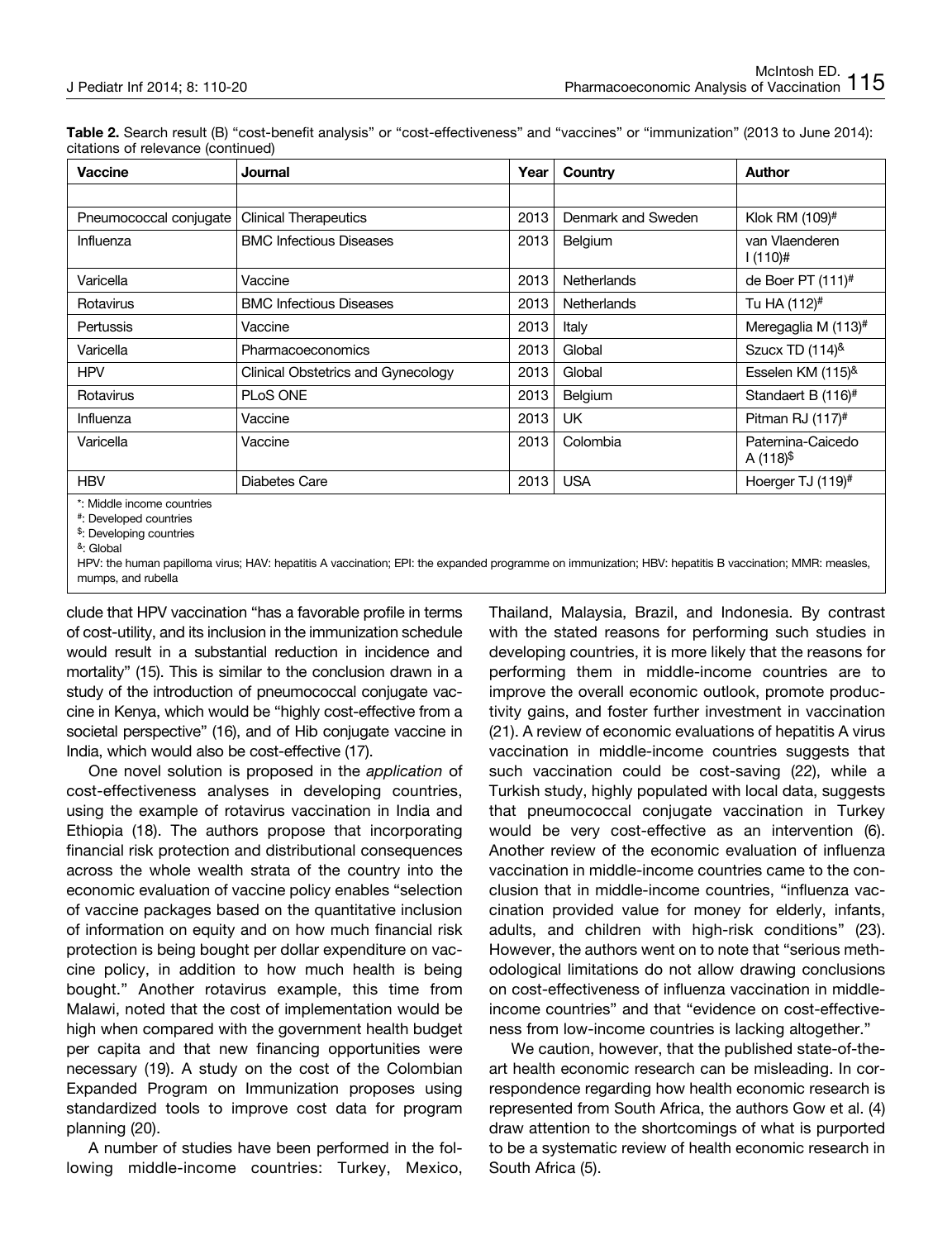**Table 3.** Search result (C) "pharmacoeconomics (2013 to June 2014)

| Therapeutic area                                                                                                                                                                                                  | Number of<br>studies |  |  |  |
|-------------------------------------------------------------------------------------------------------------------------------------------------------------------------------------------------------------------|----------------------|--|--|--|
| Oncology                                                                                                                                                                                                          | 27                   |  |  |  |
| Immunology/rheumatology                                                                                                                                                                                           | 12                   |  |  |  |
| Cardiology                                                                                                                                                                                                        | 9                    |  |  |  |
| Analgesia/anaesthesia                                                                                                                                                                                             | 4                    |  |  |  |
| Psychiatry                                                                                                                                                                                                        | 4                    |  |  |  |
| <b>Diabetes</b>                                                                                                                                                                                                   | 3                    |  |  |  |
| Haematology                                                                                                                                                                                                       | 3                    |  |  |  |
| Hepatitis C virus                                                                                                                                                                                                 | 3                    |  |  |  |
| Orphan drugs                                                                                                                                                                                                      | 3                    |  |  |  |
| Vaccines                                                                                                                                                                                                          | 3                    |  |  |  |
| Urology/renal                                                                                                                                                                                                     | 2                    |  |  |  |
| Alzheimer                                                                                                                                                                                                         | 2                    |  |  |  |
| Gastroenterology                                                                                                                                                                                                  | 2                    |  |  |  |
| Respiratory/rhinosinusitis                                                                                                                                                                                        | 2                    |  |  |  |
| Epilepsy; STDs; osteoporosis; invasive<br>fungal disease; Chinese medicines; generics;<br><b>Caesarian Section</b>                                                                                                | 1 each               |  |  |  |
| <b>TOTAL</b>                                                                                                                                                                                                      | 86                   |  |  |  |
| "Generic" aspects of pharmacoeconomic analyses                                                                                                                                                                    |                      |  |  |  |
| Health state valuation                                                                                                                                                                                            | 7                    |  |  |  |
| Personalised medicine                                                                                                                                                                                             | 5                    |  |  |  |
| Pricing                                                                                                                                                                                                           | 4                    |  |  |  |
| Pharmacoeconomic education; survival<br>analysis; heterogeneity of treatment;<br>diagnostics/biomarkers; early scientific<br>advice; psychosocial/behaviour                                                       | 2 each               |  |  |  |
| Questionnaires; budget impact analysis;<br>OTC switch; patient adherence; prescription<br>database; formularies; social interaction<br>systems; risk sharing; law; comparative<br>effectiveness; new technologies | 1 each               |  |  |  |
| <b>TOTAL</b>                                                                                                                                                                                                      | 39                   |  |  |  |

The analyses performed in developed countries are most likely performed to minimize costs to the healthcare system in exchange for the maximum benefit and/or define a level of cost-effectiveness. An in-depth examination of economic evaluations of vaccines in Europe was performed by Postma et al. (11), citing the need for models to be, at times, rather complex.

Regarding the imbalance in published studies-there being more studies addressing therapeutic areas rather than vaccines-this is partly due to the larger number of therapeutic medicines as opposed to prophylactic vaccines and partly due to the sometimes very expensive costs of some therapeutics. But, it is the imbalance

within "therapeutic" studies that is also notable-there being a predominance of studies in oncology, immunology, and rheumatology. Again, this is likely to be due to the sometimes very expensive costs in these therapeutic areas and the need to provide justification for using healthcare resources in these areas.

There are some attempts to look into the future-prophylaxis of HPV to prevent future cervical cancer in lowand middle-income countries (13, 24), severity-based analyses for influenza pandemics (25), prophylaxis of HBV to prevent future hepatocellular carcinoma (22, 26, 27) and there are also attempts to look at vaccines under development: malaria (28), dengue (29, 30), and RSV (31). There are also a few studies looking at the potential for the "elimination" of measles (9, 32-34).

What is clear is that pharmacoeconomic analyses have been performed and continue to be performed when new vaccines appear, when "old" vaccines are studied in new situations, and when economic predictions need to be made to direct resource allocation. While there is a relative paucity of analyses in lowincome/developing countries and a relative paucity of data to be inserted into the models, those analyses performed in these situations are helpful in guiding policy decisions. One hesitates to recommend standardization because of the great heterogeneity between low-income/ developing countries themselves and between them and middle-income and developed countries. Nevertheless, a degree of cross-country and cross-regional cooperation would be helpful.

## **Conclusion**

Pharmacoeconomic analyses are performed preferentially in developed countries, where there is an imperative to obtain "value for money" and to achieve costeffectiveness. Such analyses are performed in lowincome/developing countries and middle-income countries partly to save scarce resources but also to improve the overall economic outlook, promote productivity gains, and foster further investment in vaccination. Analyses appear to be performed preferentially for therapeutic products as opposed to vaccines, but this may change, as the impact of applying the results of pharmacoeconomic analyses of vaccines are measured and quantified.

**Acknowledgements:** Professor Maarten Postma is gratefully acknowledged for providing helpful comments.

**Conflict of Interest:** No conflict of interest was declared by the author.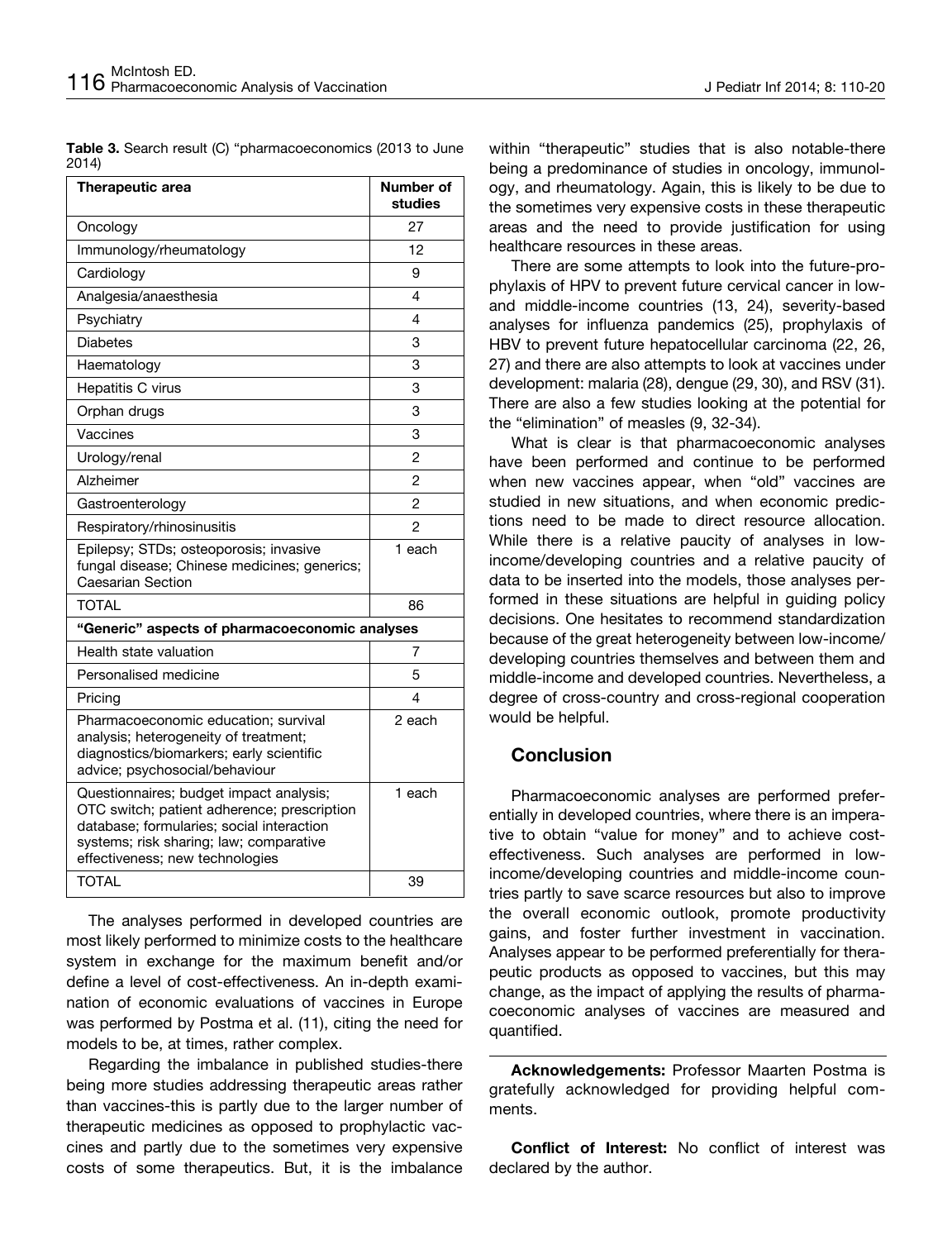**Financial Disclosure:** The author declared that this study has received no financial support.

**Teşekkür:** Prof. Maarten Postma'ya yayınımıza katkı sağlayan yorumları için teşekkür ederiz.

**Çıkar Çatışması:** Yazar çıkar çatışması bildirmemiştir.

**Finansal Destek:** Yazar bu çalışma için finansal destek almadığını beyan etmiştir.

#### **References**

- 1. Barnieh L, Manns B, Harris A, et al. A synthesis of drug reimbursement decision-making processes in Organisation for Economic Co-operation and Development Countries. Value in Health 2014; 17: 98-108. **[[CrossRef](http://dx.doi.org/10.1016/j.jval.2013.10.008)]**
- 2. Hass B, Pooley J, Feuring M, Suvarna V, Harrington AE. Health technology assessment and its role in the future development of the Indian healthcare sector. Perspectives in Clinical Research 2012; 3: 66-72. [http://www.ncbi.nlm.nih.gov/pmc/](http://www.ncbi.nlm.nih.gov/pmc/articles/PMC3371551/) [articles/PMC3371551/](http://www.ncbi.nlm.nih.gov/pmc/articles/PMC3371551/)
- 3. Panerai RB, Mohr JP. Health Technology Assessment Methodologies for Developing Countries. Pan American Health Organization, World Health Organization, 525 Twenty-third Street NW, Washington DC 20037, USA. [http://www2.paho.org/](http://www2.paho.org/hq/dmdocuments/2010/HealthTechnologyAssessmentEng.pdf) [hq/dmdocuments/2010/HealthTechnologyAssessment Eng.pdf](http://www2.paho.org/hq/dmdocuments/2010/HealthTechnologyAssessmentEng.pdf)
- 4. Gow J, Strauss M, Whiteside A. The state of health economic research in South Africa. Pharmacoeconomics 2013; 31: 251-3. **[\[CrossRef](http://dx.doi.org/10.1007/s40273-013-0024-y)]**
- 5. Gavaza P, Rascati KL, Oladapo AO, Khoza S. The state of health economic research in South Africa: a systematic review. Pharmacoeconomics 2012; 30: 925-40. **[[CrossRef](http://dx.doi.org/10.2165/11589450-000000000-00000)]**
- 6. Turel O, Kisa A, McIntosh ED, Bakir M. Potential cost-effectiveness of pneumococcal conjugate vaccine (PCV) in Turkey. Value in Health 2012; 16: 755-9. **[[CrossRef](http://dx.doi.org/10.1016/j.jval.2013.03.1632)]**
- 7. Termrungruanglert W, Havanond P, Khemapech N, et al. Cost and effectiveness evaluation of prophylactic HPV vaccine in developing countries. Value in Health 2012; 15: 29-34. **[\[CrossRef](http://dx.doi.org/10.1016/j.jval.2011.11.007)]**
- 8. Berndt ER, Glennerster R, Kremer MR, et al. Advance market commitments for vaccines against neglected diseases: estimating costs and effectiveness. Health Economics 2007; 16: 491-511. **[\[CrossRef](http://dx.doi.org/10.1002/hec.1176)]**
- 9. Thompson KM, Strebel PM, Dabbagh A, Cherian T, Cochi SL. Enabling implementation of the Global Vaccine Action Plan: developing investment cases to achieve targets for measles and rubella prevention. Vaccine 2013; 31: 149-56. **[\[CrossRef](http://dx.doi.org/10.1016/j.vaccine.2012.11.091)]**
- 10. Armstrong EP. Economic benefits and costs associated with target vaccinations. Journal of Managed Care Pharmacy (JMCP) 2007; 13: 12-5.
- 11. Postma MJ, Standaert BA. Economics of vaccines revisited. Human Vaccines and Immunotherapeutics 2013; 9: 1139-41. **[\[CrossRef](http://dx.doi.org/10.4161/hv.23447)]**
- 12. Jayakrishnan T. National Vaccine Policy: ethical equity issues. Indian Journal of Medical Ethics 2013; 10: 183-90.
- 13. Fesenfeld M, Hutubessy R, Jit M. Cost-effectiveness of human papillomavirus vaccination in low and middle income countries: a systematic review. Vaccine 2013; 31: 3786-804. **[\[CrossRef](http://dx.doi.org/10.1016/j.vaccine.2013.06.060)]**
- 14. Khattak SK, Mehsud SU, Haider IZ, Burki MR. A pharmacoeconomic study in two tertiary care hospitals in Abbottabad. J Ayub Med Col Abbottabad 2012; 24: 147-9.
- 15. Fonseca AJ, Ferreira LC, Neto GB. Cost-effectiveness of the vaccine against human papillomavirus in the Brazilian Amazon region. Revista Da Associacao Medica Brasileira 2013; 59: 442-51. **[[CrossRef\]](http://dx.doi.org/10.1016/j.ramb.2013.03.004)**
- 16. Ayieko P, Griffiths UK, Ndiritu M, et al. Assessment of health benefits and cost-effectiveness of 10-valent and 13-valent pneumococcal conjugate vaccination in Kenyan children. PLoS ONE 2013; 8: e67324. **[\[CrossRef](http://dx.doi.org/10.1371/journal.pone.0067324)]**
- 17. Gupta M, Prinja S, Kumar R, Kaur M. Cost-effectiveness of *Haemophilus influenzae* type b (Hib) vaccine introduction in the universal immunization schedule in Haryana State, India. Health Policy & Planning 2013; 28: 51-61. **[[CrossRef](http://dx.doi.org/10.1093/heapol/czs025)]**
- 18. Verguet S, Murphy S, Anderson R, Johansson KA, Glass R, Rheingans R. Public finance of rotavirus vaccination in India and Ethiopia: an extended cost-effectiveness analysis. Vaccine 2013; 31: 4902-10. **[[CrossRef\]](http://dx.doi.org/10.1016/j.vaccine.2013.07.014)**
- 19. Madsen LB, Ustrup M, Hansen KS, Nyasulu PS, Bygberg IC, Konradsen F. Estimating the costs of implementing the rotavirus vaccine in the national immunization programme: the case of Malawi. Tropical Medicine and International Health 2014; 19: 177-85. **[[CrossRef\]](http://dx.doi.org/10.1111/tmi.12233)**
- 20. Castaneda-Orjuela C, Romero M, Arce P, et al. Using standardized tools to improve immunization costing data for program planning: the cost of the Colombian Expanded Program on Immunization. Vaccine 2013; 31: 72-9. **[\[CrossRef](http://dx.doi.org/10.1016/j.vaccine.2013.05.038)]**
- 21. Deogaonkar R, Hutubessy R, van der Putten I, Evers S, Jit M. Systematic review of studies evaluating the broader economic impact of vaccination in low and middle income countries. BMC Public Health 2012; 12: 878. **[[CrossRef\]](http://dx.doi.org/10.1186/1471-2458-12-878)**
- 22. Suwantika AA, Yegenoglu S, RiewpaiboonA, Tu HA, Postma MJ. Economic evaluations of hepatitis A vaccination in middle-income countries. Expert Review of Vaccines 2013; 12: 1479-94. **[\[CrossRef\]](http://dx.doi.org/10.1586/14760584.2013.851008)**
- 23. Ott JJ, Klein Breteler J, Tam JS, Hutubessy RC, Jit M, de Boer MR. Influenza vaccines in low and middle income countries: a systematic review of economic evaluations. Human Vaccines and Immunotherapeutics 2013; 9: 1500-11. **[[CrossRef\]](http://dx.doi.org/10.4161/hv.24704)**
- 24. Ezat WP, Aljunid S, Cost-effectiveness of HPV vaccination in the prevention of cervical cancer in Malaysia. Asian Pacific Journal of Cancer Prevention (APJCP) 2010; 11: 79-90.
- 25. Kelso JK, Halder N, Milne GJ. Vaccination strategies for future influenza pandemics: a severity-based cost effectiveness analyses. BMC Infectious Diseases 2013; 13: 81. **[\[CrossRef](http://dx.doi.org/10.1186/1471-2334-13-81)]**
- 26. Boccalini S, Taddei C, Ceccherini V, et al. Economic analysis of the first 20 years of universal hepatitis B vaccination program in Italy: an *a posteriori* evaluation and forecast of future benefits. Human Vaccines and Immunotherapeutics 2013; 9: 1119-28. **[[CrossRef](http://dx.doi.org/10.4161/hv.23827)]**
- 27. Barbosa C, Smith EA, Hoerger TJ, et al. Cost-effectiveness analysis of the national Perinatal Hepatitis B Prevention Program. Pediatrics 2014; 133: 243-53. **[\[CrossRef\]](http://dx.doi.org/10.1542/peds.2013-0718)**
- 28. Maire N, Shillcutt SD, Walker DG, Tediosi F, Smith TA. Costeffectiveness of the introduction of a pre-erythrocytic malaria vaccine into the expanded program on immunization in sub-Saharan Africa: analysis of uncertainties using a stochastic individual-based simulation model of *Plasmodium falciparum* malaria. Value in Health 2011; 14: 1028-38. **[\[CrossRef](http://dx.doi.org/10.1016/j.jval.2011.06.004)]**
- 29. 29-Durham DP, Ndeffo Mbah ML, Medlock J, et al. Dengue dynamics and vaccine cost-effectiveness in Brazil. Vaccine 2013; 31: 3957-61. **[[CrossRef\]](http://dx.doi.org/10.1016/j.vaccine.2013.06.036)**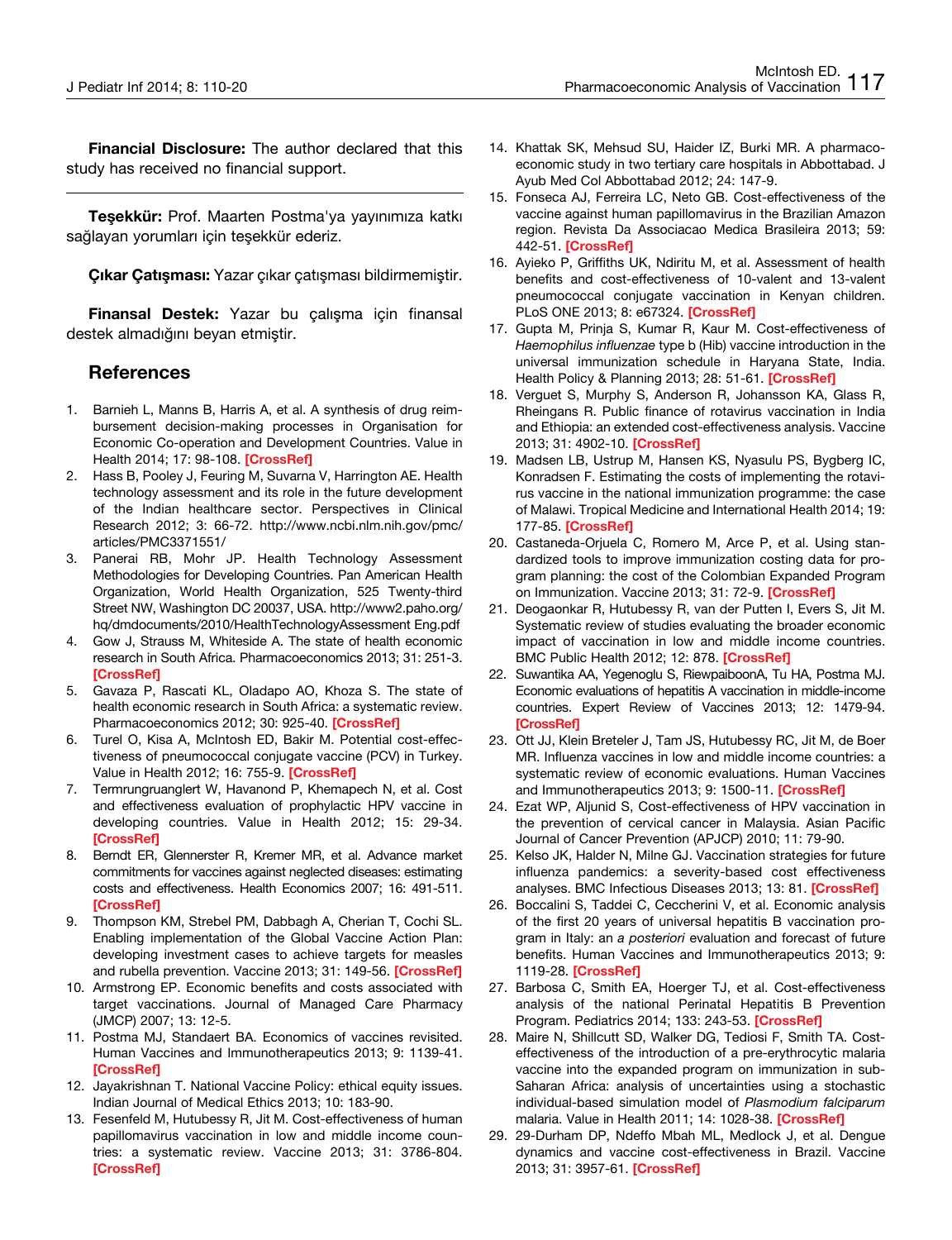- 30. Barnighausen T, Blook DE, Cafiero ET, O'Brien JC. Valuing the broader benefits of dengue vaccination, with a preliminary application to Brazil. Seminars in Immunology 2013; 25: 104-13. **[\[CrossRef](http://dx.doi.org/10.1016/j.smim.2013.04.010)]**
- 31. Regnier SA. Respiratory syncytial virus immunization program for the United States: impact of performance determinants of a theoretical vaccine. Vaccine 2013; 31: 4347-54. **[[CrossRef](http://dx.doi.org/10.1016/j.vaccine.2013.07.024)]**
- 32. Bae GR, Choe YJ, Go UY, Kim YI, Lee JK. Economic analysis of measles elimination program in the Republic of Korea, 2001: a cost benefit analysis study. Vaccine 2013; 31: 2661-6. **[\[CrossRef](http://dx.doi.org/10.1016/j.vaccine.2013.04.014)]**
- 33. Wichmann O, Ultsch B. Effectiveness, population-level effects, and health economics of measles and rubella vaccination. Bundesgesundheitsblatt, Gesundheitsforschung, Gesundheitsschutz 2013; 56: 1260-9. **[\[CrossRef\]](http://dx.doi.org/10.1007/s00103-013-1801-7)**
- 34. Verguet S, Jassat W, Bertram MY, et al. Supplementary immunization activities (SIAs) in South Africa: comprehensive economic evaluation of an integrated child health delivery platform. Global Health Action 2013; 6: 1-9. **[\[CrossRef](http://dx.doi.org/10.3402/gha.v6i0.20056)]**
- 35. Plosker GL. Pharmacoeconomic spotlight on rotavirus vaccine RIX4414 (Rotarix) in developed countries. Drugs in R&D 2012; 12: 239-44. **[[CrossRef](http://dx.doi.org/10.2165/11208130-000000000-00000)]**
- 36. Demarteau N, Tang CH, Chen HC, Chen CJ, van Kriekinge G. Cost-effectiveness analysis of the bivalent compared with the quadrivalent human papillomavirus vaccines in Taiwan. Value in Health 2012; 15: 622-31. **[[CrossRef\]](http://dx.doi.org/10.1016/j.jval.2012.02.012)**
- 37. Wu DB, Chang CJ, Huang YC, Wen YW, Wu CL, Fann CS. Cost-effectiveness analysis of pneumococcal conjugate vaccine in Taiwan: a transmission dynamic modeling approach. Value in Health 2012; 15: 15-9. **[[CrossRef\]](http://dx.doi.org/10.1016/j.jval.2011.11.013)**
- 38. de Soarez PC, Sartori AM, de Andrade Lagoa Nobrega L, Itria A, Novaes HM. Cost-effectiveness analysis of a universal infant immunization program with meningococcal C conjugate vaccine in Brazil. Value in Health 2011; 14: 1019-27. **[[CrossRef](http://dx.doi.org/10.1016/j.jval.2011.05.045)]**
- 39. Clements KM, Chancellor J, Nichol K, DeLong K, Thompson D. Cost-effectiveness of a recommendation of universal mass vaccination for seasonal influenza in the United States. Value in Health 2011; 14: 800-11. **[[CrossRef\]](http://dx.doi.org/10.1016/j.jval.2011.03.005)**
- 40. Giglio N, Micone P, Gentile A. The pharmacoeconomics of pneumococcal conjugate vaccines in Latin America. Vaccine 2011; 29: 35-42. **[[CrossRef\]](http://dx.doi.org/10.1016/j.vaccine.2011.06.095)**
- 41. Mucino-Ortega E, Mould-Quevedo JF, Farkouh R, Strutton D. Economic evaluation of an infant immunization program in Mexico, based on 13-valent pneumococcal conjugated vaccines. Value in Health 2011; 14: 65-70. **[[CrossRef](http://dx.doi.org/10.1016/j.jval.2011.05.025)]**
- 42. Prosser LA, Payne K, Rusinak D, Shi P, Uyeki T, Messonnier M. Valuing health across the lifespan : health state preferences for seasonal influenza illnesses in patients of different ages. Value in Health 2011; 14: 135-43. **[\[CrossRef](http://dx.doi.org/10.1016/j.jval.2010.10.026)]**
- 43. Pomfret TC, Gagnon JM Jr, Gilchrist AT. Quadrivalent human papillomavirus (HPV) vaccine: a review of safety, efficacy, and pharmacoeconomics. Journal of Clinical Pharmacy and Therapeutics 2011; 36: 1-9. **[\[CrossRef](http://dx.doi.org/10.1111/j.1365-2710.2009.01150.x)]**
- 44. Armstrong EP. Prophylaxis of cervical cancer and related cervical disease: a review of the cost-effectiveness of vaccination against oncogenic HPV types. Journal of Managed Care Pharmacy 2010; 16: 217-30.
- 45. Griffiths UK, Miners A. Economic evaluations of *Haemophilus influenzae* type b vaccine: systematic review of the literature. Expert Review of Pharmacoeconomics and Outcomes Research 2009; 9: 333-46. **[\[CrossRef](http://dx.doi.org/10.1586/erp.09.38)]**
- 46. Ryan J, Zoellner Y, Gradl B, Palache B, Medema J. Establishing the health and economic impact of influence vaccination within the European Union 25 countries. Vaccine 2006; 24: 6812-22. **[\[CrossRef](http://dx.doi.org/10.1016/j.vaccine.2006.07.042)]**
- 47. Bos JM, Rumke HC, Welte R, Spanjaard L, van Alphen L, Postma MJ. Combination vaccine against invasive meningococcal B and pneumococcal infections: potential epidemiological and economic impact in The Netherlands. Pharmacoeconomics 2006; 24: 141-53. **[\[CrossRef](http://dx.doi.org/10.2165/00019053-200624020-00004)]**
- 48. Rheingans RD, Heylen J, Giaquinto C. Economics of rotavirus gastroenteritis and vaccination in Europe: what makes sense? Pediatric Infectious Disease Journal 2006; 25: 48-55. **[\[CrossRef](http://dx.doi.org/10.1097/01.inf.0000197566.47750.3d)]**
- 49. Hammerschmidt T, Banz K, Wagenpfeil S, Neiss A, Wutzler P. Economic evaluation of varicella vaccination programmes: a review of the literature. Pharmacoeconomics 2004; 22: 133-6. **[\[CrossRef](http://dx.doi.org/10.2165/00019053-200422020-00005)]**
- 50. Postma MJ, Heihnen ML, Beutels P, Jager JC. Pharmacoeconomics of elderly vaccination against invasive pneumococcal infections: cost-effectiveness analyses and implications for The Netherlands. Expert Review of Vaccines 2003; 2: 477-82. **[[CrossRef](http://dx.doi.org/10.1586/14760584.2.4.477)]**
- 51. Thiry N, Beutels P, van Damme P, van Doorslaer E. Economic evaluations of varicella vaccination programmes: a review of the literature. Pharmacoeconomics 2003; 21: 13-38. **[\[CrossRef\]](http://dx.doi.org/10.2165/00019053-200321010-00002)**
- 52. Postma MJ, Jansema P, van Genugten ML, Heijnen ML, Jager JC, de Jong-van den Berg LT. Pharmacoeconomics of influenza vaccination for health working adults: reviewing the available evidence; Drugs 2002; 62: 1013-24. **[\[CrossRef\]](http://dx.doi.org/10.2165/00003495-200262070-00003)**
- 53. Iskedjian M, Einarson TR, O'Brien BJ, et al. Economic evaluation of a new acellular vaccine for pertussis in Canada. Pharmacoeconomics 2001; 19: 551-63. **[\[CrossRef](http://dx.doi.org/10.2165/00019053-200119050-00009)]**
- 54. Postma MJ, Baltussen RM, Heijnen ML, de Berg LT, Jager JC. Pharmacoeconomics of influenza vaccination in the elderly: reviewing the available evidence. Drugs and Aging 2000; 17: 217-27. **[[CrossRef\]](http://dx.doi.org/10.2165/00002512-200017030-00005)**
- 55. Wandstrat TL, Kaplan-Machlis B, Temple ME, Nahata MC. Tetravalent rotavirus vaccine. Annals of Pharmacotherapy 1999; 33: 833-9. **[[CrossRef](http://dx.doi.org/10.1345/aph.18332)]**
- 56. Ginsberg GM. Cost-utility of interventions to reduce the burden of cervical cancer in Israel. Vaccine 2013; 31: 146-52. **[\[CrossRef](http://dx.doi.org/10.1016/j.vaccine.2012.04.110)]**
- 57. Lugner AK, van der Maas N, van Boven M, Mooi FR, de Melker HE. Cost-effectiveness of targeted vaccination to protect newborns against pertussis: comparing neonatal, maternal, and cocooning vaccination strategies. Vaccine 2013; 31: 5392-7. **[\[CrossRef\]](http://dx.doi.org/10.1016/j.vaccine.2013.09.028)**
- 58. Chang WC, Yen C, Chi CL, et al. Cost-effectiveness of rotavirus vaccination programs in Taiwan. Vaccine 2013; 31: 5458-65. **[\[CrossRef](http://dx.doi.org/10.1016/j.vaccine.2013.08.103)]**
- 59. Peasah SK, Azziz-Baumgarnter E, Breese J, Meltzer MI, Widdowson MA. Influenza cost and cost-effectiveness studies globally-a review. Vaccine 2013; 31: 5339-48. **[[CrossRef\]](http://dx.doi.org/10.1016/j.vaccine.2013.09.013)**
- 60. McGarry LJ, Krishnarajah G, Hill G, et al. Cost-effectiveness analysis of Tdap in the prevention of pertussis in the elderly. PLoS ONE 2013; 8: e67260. **[\[CrossRef](http://dx.doi.org/10.1371/journal.pone.0067260)]**
- 61. Pouwels KB, Hak E, van der Ende A, Christensen H, van den Dobbelsteen GP, Postma MJ. Cost-effectiveness of vaccination against meningococcal B among Dutch infants: crucial impact of changes in incidence. Human Vaccines and Immunotherapeutics 2013; 9: 1129-38.
- 62. Itzler R, O'Brien MA, Yamabe K, Abe M, Dhankhar P. Costeffectiveness of a pentavalent rotavirus vaccine in Japan. Journal of Medical Economics 2013; 16: 1216-27. **[[CrossRef\]](http://dx.doi.org/10.3111/13696998.2013.831869)**
- 63. Bresse X, Adam M, Largeron N, Roze S, Marty R. A comparative analysis of the epidemiological impact and disease costsavings of HPV vaccines in France. Human Vaccines and Immunotherapeutics 2013; 9: 823-33. **[\[CrossRef](http://dx.doi.org/10.4161/hv.22994)]**
- 64. Jit M, Newall AT, Beutels P. Key issues for estimating the impact and cost-effectiveness of seasonal influenza vaccina-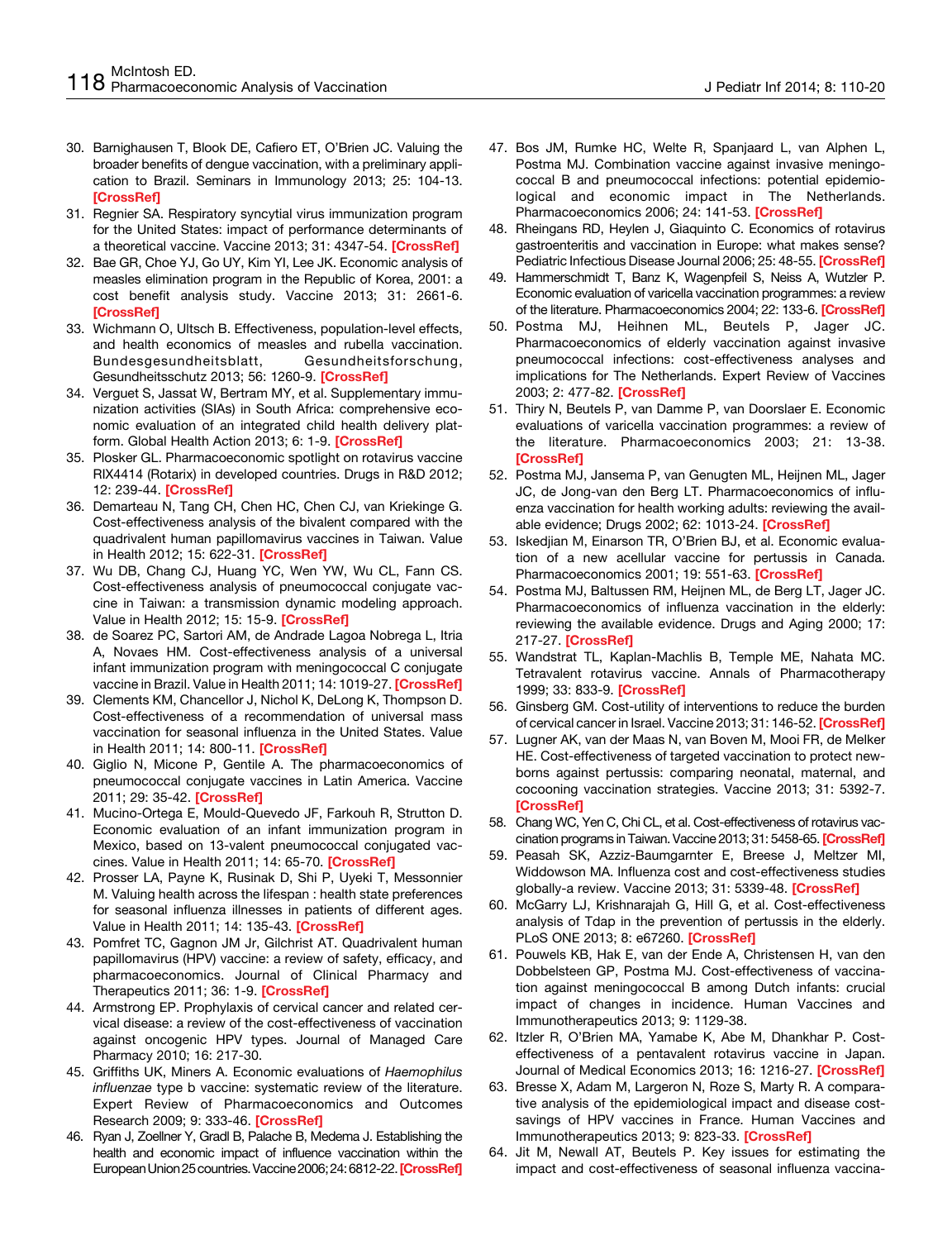tion strategies. Human Vaccines and Immunotherapeutics 2013; 9: 834-40. **[[CrossRef\]](http://dx.doi.org/10.4161/hv.23637)**

- 65. Bilcke J, van Hoek AJ, Beutels P. Childhood varicella-zoster virus vaccination in Belgium: cost-effective only in the long run or without exogenous boosting? Human Vaccines and Immunotherapeutics 2013; 9: 812-22. **[[CrossRef](http://dx.doi.org/10.4161/hv.23334)]**
- 66. Brisson M, Laprise JF, Drolet M, et al. Comparative costeffectiveness of the quadrivalent and bivalent human papillomavirus vaccines: a transmission-dynamic modeling study. Vaccine 2013; 31: 3863-71. **[[CrossRef\]](http://dx.doi.org/10.1016/j.vaccine.2013.06.064)**
- 67. Luttjeboer J, Westra TA, Wilschut JC, Nijman HW, Daemen T, Postma MJ. Cost-effectiveness of the prophylactic HPV vaccine: an application to The Netherlands taking non-cervical cancers and cross-protection into account. Vaccine 2013; 31: 3922-7. **[\[CrossRef](http://dx.doi.org/10.1016/j.vaccine.2013.06.044)]**
- 68. Smith KJ, Nowalk MP, Raymund M, Zimmerman RK. Costeffectiveness of pneumococcal conjugate vaccination in immunocompromised adults. Vaccine 2013; 31: 3950-6. **[\[CrossRef](http://dx.doi.org/10.1016/j.vaccine.2013.06.037)]**
- 69. Demarteau N, van Kriekinge G, Simon P. Incremental costeffectiveness evaluation of vaccinating girls against cervical cancer pre- and post-sexual debut in Belgium. Vaccine 2013; 31: 3962-71. **[\[CrossRef](http://dx.doi.org/10.1016/j.vaccine.2013.06.008)]**
- 70. Kuan RK, Janssen R, Heyward W, Bennett S, Nordyke R. Costeffectiveness of hepatitis B vaccination using HEPLISAV in selected adult populations compared to Engerix-B vaccine. Vaccine 2013; 31: 4024-32. **[[CrossRef\]](http://dx.doi.org/10.1016/j.vaccine.2013.05.014)**
- 71. Cortes I, Perez-Camarero S, del Llano J, Pena LM, Hidalgo-Vega A. Systematic review of economic evaluation analyses of available vaccines in Spain from 2990 to 2012. Vaccine 2013; 31: 3473-84. **[\[CrossRef](http://dx.doi.org/10.1016/j.vaccine.2013.05.097)]**
- 72. Drolet M, Laprise JF, Boily MC, Franco EL, Brisson M. Potential cost-effectiveness of the nonavalent papillomavirus (HPV) vaccine. International Journal of Cancer 2014; 134: 2264-8. **[\[CrossRef\]](http://dx.doi.org/10.1002/ijc.28541)**
- 73. Agusto FB. Optimal isolation control strategies and costeffectiveness analysis of a two-strain avian influenza model. Biosystems 2013; 113: 155-64. **[[CrossRef\]](http://dx.doi.org/10.1016/j.biosystems.2013.06.004)**
- 74. Itatani T, Shimizu S, Iwasa M, Ohkusa Y, Hayakawa K. Costeffectiveness analysis of a pertussis vaccination programme for Japan considering intergenerational infection. Vaccine 2013; 31: 2891-7. **[[CrossRef](http://dx.doi.org/10.1016/j.vaccine.2013.03.032)]**
- 75. Uuskula A, Muusepp A, Kawai K, Raag M, Jurisson M, Pillsbury M, The epidemiological and economic impact of a quadrivalent human papillomavirus (HPV) vaccine in Estonia. BMC Infectious Diseases 2013; 13: 304. **[[CrossRef](http://dx.doi.org/10.1186/1471-2334-13-304)]**
- 76. Kulpeng W, Leelahavarong P, Rattanavipapong W, et al. Costutility analysis of 10- and 13-valent pneumococcal conjugate vaccines: protection at what price in the Thai context? Vaccine 2013; 31: 2839-47. **[\[CrossRef](http://dx.doi.org/10.1016/j.vaccine.2013.03.047)]**
- 77. Giri P, Basu S, Farrow D, Adiseh A, Cost-effectiveness analysis of MMR immunization in health care workers. Occupational Medicine (Oxford) 2013; 63: 422-4. **[\[CrossRef\]](http://dx.doi.org/10.1093/occmed/kqt086)**
- 78. Hoshi SL, Kondo M, Okubo I. Economic evaluation of vaccination programme of 13-valent pneumococcal conjugate vaccine to the birth cohort in Japan. Vaccine 2013; 31: 2762-71. **[[CrossRef](http://dx.doi.org/10.1016/j.vaccine.2013.03.052)]**
- 79. Gomez JA, Tirado JC, Navarro Rojas AA, Castrejon Alba MM, Topachevskyi O. Cost-effectiveness and cost utility analysis of three pneumococcal conjugate Vaccines in children in Peru. BMC Public Health 2013; 13: 1025. **[[CrossRef\]](http://dx.doi.org/10.1186/1471-2458-13-1025)**
- 80. Christensen H, Hickman M, Edmunds WJ, Trotter CL. Introducing vaccination against serogroup B meningococcal disease: an economic and mathematical modelling study of potential impact. Vaccine 2013; 31: 2638-46. **[\[CrossRef](http://dx.doi.org/10.1016/j.vaccine.2013.03.034)]**
- 81. Eilers R, Krabbe PF, van Essen TG, Suijkerbuijk A, van Lier A, de Melker HE. Assessment of vaccine candidates for persons aged 50 and older: a review. BMC Geriatrics 2013; 13: 32. **[\[CrossRef\]](http://dx.doi.org/10.1186/1471-2318-13-32)**
- 82. de la Hoz-Restrepo F, Castaneda-Orjuela C, Paternina A, Alvis-Guzman N. Systematic review of incremental non-vaccine cost estimates used in cost-effectiveness analysis on the introduction of rotavirus and pneumococcal Vaccines. Vaccine 2013; 31: 80-7. **[[CrossRef\]](http://dx.doi.org/10.1016/j.vaccine.2013.05.064)**
- 83. Bahia L, Toscano CM, Takemoto ML, Araujo DV. Systematic review of pneumococcal disease costs and productivity loss studies in Latin America and the Caribbean. Vaccine 2013; 31: 33-44. **[\[CrossRef\]](http://dx.doi.org/10.1016/j.vaccine.2013.05.030)**
- 84. Clark A, Jauregui B, Griffiths U, et al. TRIVAC decision-support model for evaluating the cost-effectiveness of *Haemophilus influenzae* typ b, pneumococcal and rotavirus vaccination. Vaccine 2013; 31: 19-29. **[\[CrossRef\]](http://dx.doi.org/10.1016/j.vaccine.2013.05.045)**
- 85. de Oliveira LH, Toscano CM, Sanwogou NJ, et al. Systematic documentation of new vaccine introduction in selected countries of the Latin American region. Vaccine 2013; 3: 114-22. **[\[CrossRef](http://dx.doi.org/10.1016/j.vaccine.2013.05.032)]**
- 86. Yoo BK, Humiston SG, Szilagyi PG, Schaffer SJ, Long C, Kolasa M. Cost effectiveness analysis of elementary schoollocated vaccination against influenza – results from a randomized controlled trial. Vaccine 2013; 31: 2156-64. **[\[CrossRef\]](http://dx.doi.org/10.1016/j.vaccine.2013.02.052)**
- 87. Suwantika AA, Tu HA, Postma MJ. Cost-effectiveness of rotavirus immunization in Indonesia: taking breastfeeding patterns into account. Vaccine 2013; 31: 3300-7. **[\[CrossRef](http://dx.doi.org/10.1016/j.vaccine.2013.04.055)]**
- 88. O'Connor AC, Kennedy ED, Loomis RJ, et al. Prospective cost-benefit analysis of a two-dimensional barcode for vaccine production, clinical documentation, and public health reporting and tracking. Vaccine 2013; 31: 3179-86. **[\[CrossRef\]](http://dx.doi.org/10.1016/j.vaccine.2013.04.073)**
- 89. Barrett S. Economic considerations for the eradication endgame. Philosophical Transactions of the Royal Society of London-Series B: Biological Sciences 2013; 368: 20120149. **[\[CrossRef](http://dx.doi.org/10.1098/rstb.2012.0149)]**
- 90. Bresse X, Annemans L, Preaud E, Bloch K, Duru G, Gauthier A. Vaccination against herpes zoster and potherpetic neuralgia in France: a cost-effectiveness analysis. Expert Review of Pharmacoeconomics and Outcomes Research 2013; 13: 393-406. **[\[CrossRef](http://dx.doi.org/10.1586/erp.13.19)]**
- 91. Ding Y, Yeh SH, Mink CA, Zangwill KM, Allred NJ, Hay JW. Cost-benefit analysis of hospital based postpartum vaccination with combined tetanus toxoid, reduced diphtheria toxoid, and acellular pertussis vaccine (Tdap). Vaccine 2013; 31: 2558-64. **[[CrossRef](http://dx.doi.org/10.1016/j.vaccine.2013.03.053)]**
- 92. Hepkema H, Pouwels KB, van der Ende A, Westra TA, Postma MJ. Meningococcal serogroup A, C, W135 and Y conjugated vaccine: a cost-effectiveness analysis in The Netherlands. PLoS ONE 2013; 8: e65036. **[\[CrossRef](http://dx.doi.org/10.1371/journal.pone.0065036)]**
- 93. Wu DB, Rinaldi F, Huang YC, Chang JA, Chang CJ. Economic evaluation of universal 7-valent pneumococcal conjugate vaccination in Taiwan: a cost-effectiveness analysis. Journal of the Formosan Medical Association 2013; 112: 151-60. **[\[CrossRef](http://dx.doi.org/10.1016/j.jfma.2011.10.006)]**
- 94. Lin CJ, Zimmerman RK, Smith KJ. Cost-effectiveness of pneumococcal and influenza vaccination standing order programs. American Journal of Managed Care 2013; 19: 30-7.
- 95. Stoecker C, Hampton LM, Link-Gelles R, Messonnier ML, Zhou F, Moore MR. Cost-effectiveness of using 2 vs 3 primary doses of 13-valent pneumococcal conjugate vaccine. Pediatrics 2013; 132: 324-32. **[\[CrossRef](http://dx.doi.org/10.1542/peds.2012-3350)]**
- 96. Clark AD, Griffiths UK, Abbas SS, et al. Impact of cost-effectiveness of *Haemophilus influenzae* type b conjugate vaccination in India. Journal of Pediatrics 2013; 163: 60-72. **[\[CrossRef](http://dx.doi.org/10.1016/j.jpeds.2013.03.032)]**